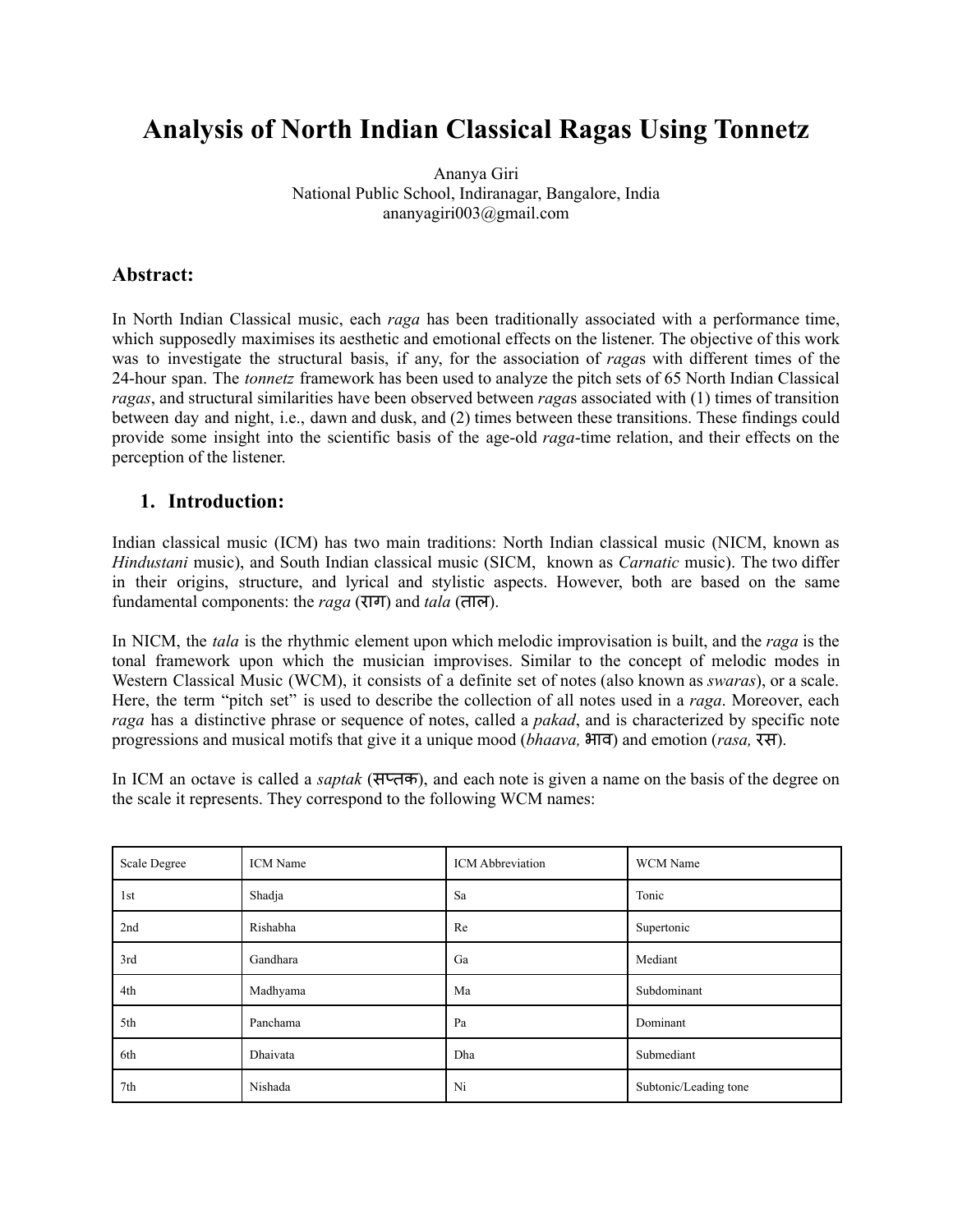The pitch sets of *raga*s are subsets of the 12 notes in a chromatic scale, more appropriately referred to as "pitch classes", since in reality the musician covers the hundreds of pitches between notes when transitioning from one to the next in a technique called the *meend* (मींड), best approximated as a glissando. Here, "note" and "pitch class" will be used interchangeably. *Raga* pitch sets have a minimum of 5 notes, and usually include the first, fourth and fifth degrees of the octave (Sa, Ma and Pa). The degrees of the 12 pitch classes on the chromatic scale will be henceforth represented with the following numbers:

#### **0 1 2 3 4 5 6 7 8 9 10 11**

The adjectives shuddh (शद्ुध, natural), komal (कोमल, flat), and tivra (तीव्र, sharp) are used to denote the variant of the note being referred to. In the case of non-shuddh swaras, lowercase abbreviations are used.

| Degree of Pitch Class on<br>Chromatic Scale | Name of Note | Abbreviation | Equivalent Interval in WCM |
|---------------------------------------------|--------------|--------------|----------------------------|
| $\bf{0}$                                    | Sa           | S            | Unison                     |
| 1                                           | Komal Re     | r            | Minor Second               |
| $\overline{2}$                              | Shuddh Re    | $\mathbb{R}$ | Major Second               |
| 3                                           | Komal Ga     | g            | Minor Third                |
| 4                                           | Shuddh Ga    | G            | Major Third                |
| 5                                           | Shuddh Ma    | m            | Perfect Fourth             |
| 6                                           | Tivra Ma     | M            | Augmented Fourth           |
| $\overline{7}$                              | Pa           | P            | Perfect Fifth              |
| 8                                           | Komal Dha    | d            | Minor Sixth                |
| 9                                           | Shuddh Dha   | D            | Major Sixth                |
| 10                                          | Komal Ni     | n            | Minor Seventh              |
| 11                                          | Shuddh Ni    | N            | Major Seventh              |

Each *raga* has a prescribed *arohana* (अरोहन; ascending scale) and *avarohana* (अवरोहन; descending scale) across which the pitch set is spread. It also has a *vadi* (वादी) and a *samvadi* (सम्वादी). The *vadi* is the most prominent note in the *raga*, which the musician emphasizes, while the *samvadi* is the second most important note.

There exist thirty-two main parent scales consisting of pitch sets, called *thaat*s (ठाट), under which innumerable NICM *raga*s are classified. Only ten of these *thaat*s are prominent today.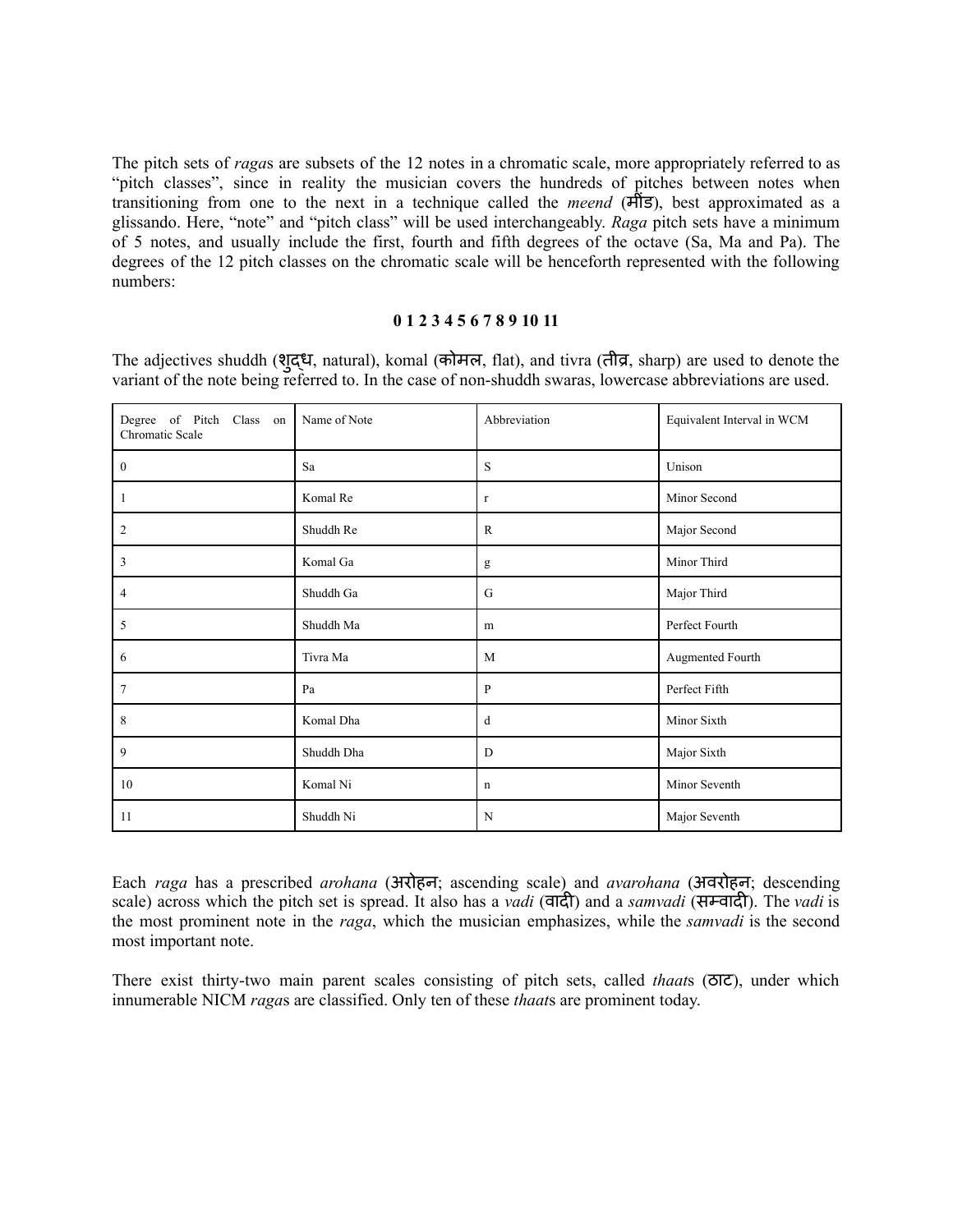## **1.1 Ragas and Association with Emotions and Time of Day:**

*Raga*s are associated with unique moods and emotions. A pioneering study by Mathur et al. (2015) provided empirical support for emotional responses traditionally associated with *raga*s. An important finding demonstrated that major intervals were predictive of reported positive valence, while minor intervals were predictive of reported negative valence. The minor second, in particular, was a significant predictor of a negative valenced emotional response.

*Raga*s have also been traditionally associated with specific seasons and times of the day, which supposedly maximizes their aesthetic and emotional effects on the listener. The 24-hour day is composed of eight subdivisions called *prahar*s (प्रहार), four in the day and four in the night, each lasting three hours. Moreover, the *vadi swara* indicates the time of the day the *raga* is associated with. If the vadi note is part of the *purvanga* part of the *saptak* (Sa, Re, Ga, Ma), the *raga* is meant to be performed between 12pm and 12am. If the vadi is part of the *uttaranga* (Ma, Pa, Dha, Ni) part of the saptak, it is meant to be performed between 12am and 12pm.

However, the *raga*-time connection is debated and has not been studied much. It is not clear whether this is merely something that developed over time, or has a deeper scientific basis.

## **1.2 The Tonnetz:**

The tonnetz, a concept used in WCM, is a two-dimensional lattice diagram that represents tonal relationships. First introduced by Euler, it consists of intersecting lines on a Euclidean plane extending infinitely in all directions, each point of intersection representing a note. Line segments joining two notes represent the interval between them. Along the horizontal axis, notes progress in intervals of perfect fifths from left to right. Along the diagonal axes, notes progress in minor third intervals from the top left to the bottom right, and in major third intervals from the bottom left to the top right.



**Figure 1: The Tonnetz**

Longuet-Higgins and Steedman (1971) have shown that major and minor modes in WCM form clusters with distinct shapes on the harmonic network. Yardi and Chew (2004) applied the tonnetz framework to the pitch sets of NICM *thaats* and proposed connections between their symmetry patterns and the functions of *raga*s, in terms of their associated emotion and times of day. Specifically, the geometry of the structures was used to provide an explanation for the choice of the ten *thaat*s.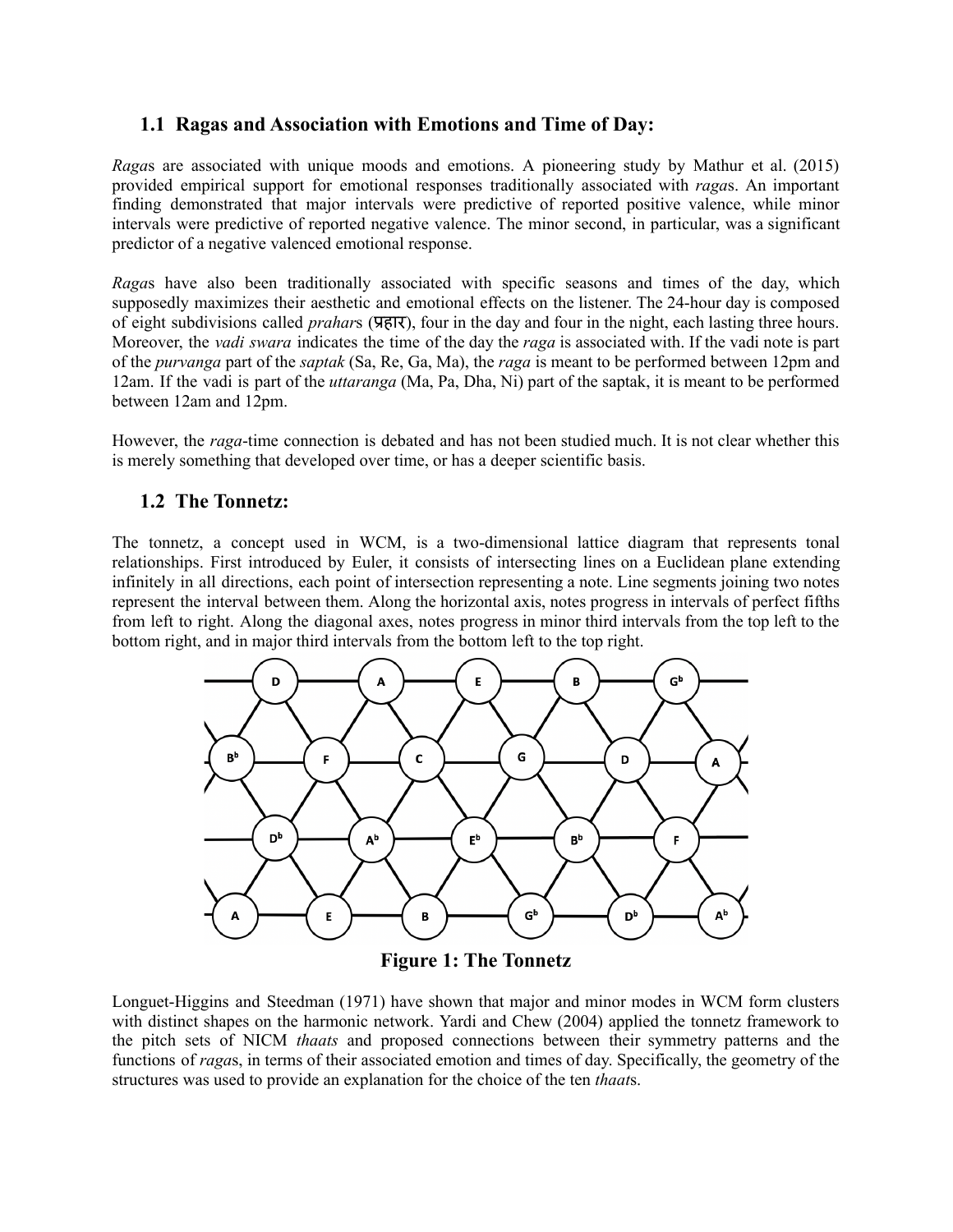However, there is no strict connection between a *raga* and its parent *thaat*; a *raga* that falls under a *thaat* may not include all its notes, and may include other notes as well. Since it is the notes of a *raga* that listeners hear during a performance, this study extends the work of Yardi et al. by using a similar framework to analyze the pitch sets of 65 NICM *raga*s, to explore possible relationships between the pitch sets of *raga*s and their traditionally associated time of day based on the shape of clusters they exhibit on the tonnetz network.

## **2. Method:**

This study does a structural analysis of the pitch sets of 65 NICM *raga*s to explore the basis of *raga*-time relation, if any. Following is the list of *raga*s used in this study and their traditionally associated times of the day:

## **1. Day**

## **1.1. First Prahar - 6am to 9am:**

- 1.1.1. Bhairav
- 1.1.2. Ahir Bhairav
- 1.1.3. Nat Bhairav
- 1.1.4. Jogiya
- 1.1.5. Ramkali
- 1.1.6. Bilawal
- 1.1.7. Alhaiya Bilawal
- 1.1.8. Bairagi

## **1.2. Second Prahar - 9am to 12 pm:**

- 1.2.1. Deshkar
- 1.2.2. Asawari
- 1.2.3. Todi
- 1.2.4. Basant Mukhari
- 1.2.5. Jaunpuri
- 1.2.6. Shuddh Sarang
- 1.2.7. Bilaskhani Todi
- 1.2.8. Charukeshi
- 1.2.9. Gurjari Todi
- 1.2.10. Sundarkali
- 1.2.11. Dev-Gandhar

## **1.3. Third Prahar - 12pm to 3pm:**

- 1.3.1. Bhimpalasi
- 1.3.2. Patdeep
- 1.3.3. Multani
- 1.3.4. Pilu
- 1.3.5. Bheem
- 1.3.6. Dhanashree (Bhairavi Ang)
- 1.3.7. Dhanashree (Bhimpalasi Ang)
- 1.3.8. Dhani

## **1.4. Fourth Prahar - 3pm to 6pm:**

- 141 Purvi
- 1.4.2. Marva
- 1.4.3. Shree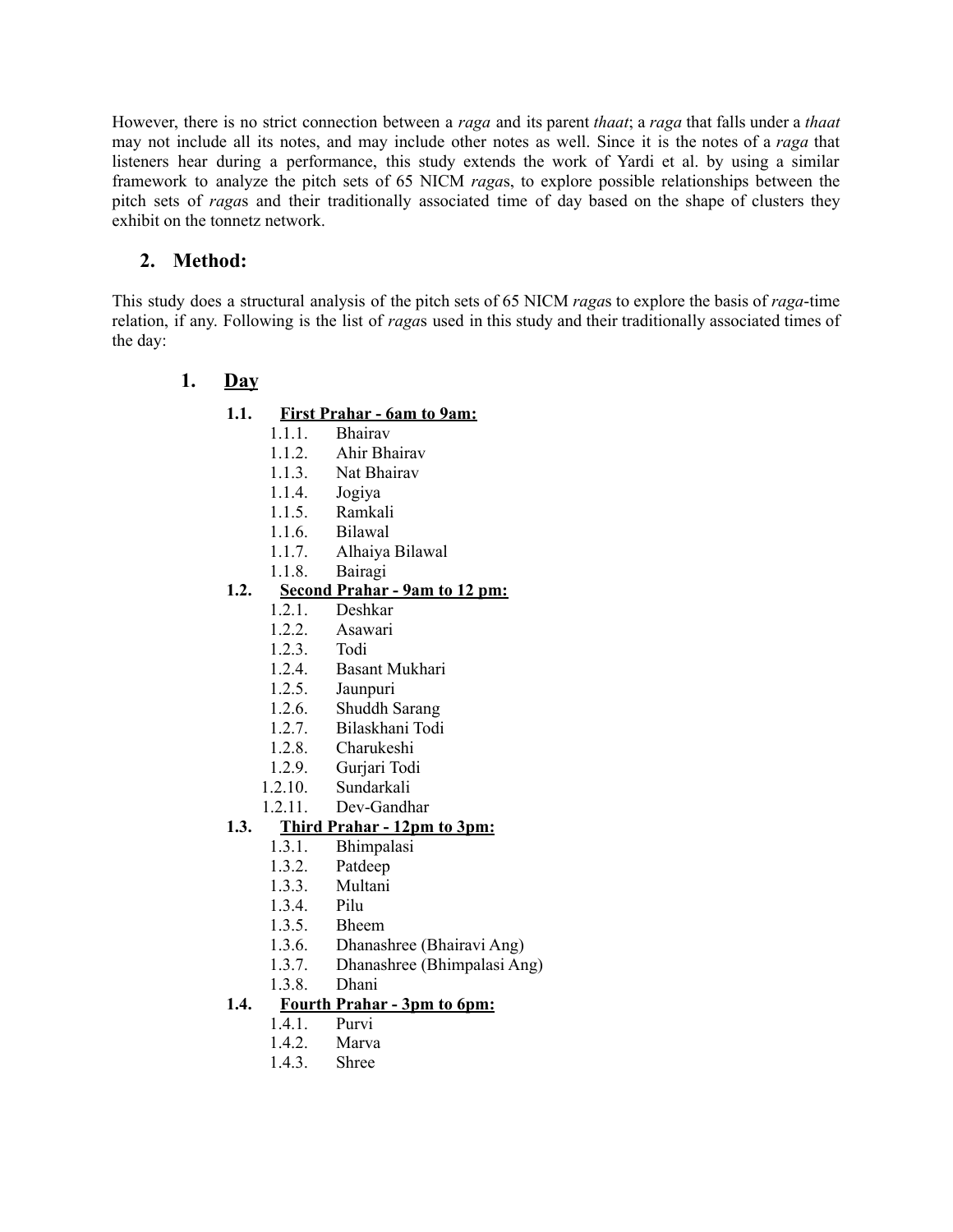**2. Night**

#### **2.1. First Prahar - 6pm to 9pm:**

- 2.1.1. Yaman/Kalyan
- 2.1.2. Kedar
- 2.1.3. Bhoopali
- 2.1.4. Shuddh Kalyan
- 2.1.5. Kamod
- 2.1.6. Shyam Kalyan

## **2.2. Second Prahar - 9pm to 12am:**

- 2.2.1. Jog
- 2.2.2. Bihag
- 2.2.3. Maru Bihag
- 2.2.4. Bageshree
- 2.2.5. Rageshree
- 2.2.6. Chandrakauns
- 2.2.7. Puriya
- 2.2.8. Abhogi Kanada
- 2.2.9. Gorakh Kalyan
- 2.2.10. Gunji Kanada
- 2.2.11. Bageshree Kanada
- 2.2.12. Kafi
- 2.2.13. Malhar
- 2.2.14. Basant
- 2.2.15. Khamaj
- 2.2.16. Jaijaivanti
- 2.2.17. Durga
- 2.2.18. Hansadhwani

## **2.3. Third Prahar - 12am to 3am:**

- 2.3.1. Malkauns
- 2.3.2. Darbari Kanada
- 2.3.3. Kafi Kanada
- 2.3.4. Hindol
- 2.3.5. Jogkauns
- 2.3.6. Malgunji
- 2.3.7. Shahana Kanada
- 2.3.8. Kaushi Kanada
- **2.4. Fourth Prahar - 3am to 6am:**
	- 2.4.1. Bhatiyar
	- 2.4.2. Lalit
	- 2.4.3. Sohini

The notes used in each *raga* were mapped on the tonnetz and each pitch set's characteristic cluster shape was obtained. All notes used in the *raga* have been included in the pitch set, irrespective of the differences between *arohana* and *avarohana* notes. Where multiple structures are possible, the most compact structure, i.e., involving the maximum number of connections between notes, has been selected. The 0-7 axis was taken as the frame of reference. Shapes containing the majority of notes above the axis were named "top-heavy" and those containing the majority of notes below the axis were named "bottom-heavy". For example, *raga* Bhairav shows a top-heavy structure (Figure 2.1), and *raga* Multani shows a bottom-heavy structure (Figure 2.3b). The tonnetz mapping for ragas not shown in this paper can be found [here](https://drive.google.com/drive/folders/1rUOs5ryhkVzecybTEacGIkQVGZ4Ym1Sn?usp=sharing).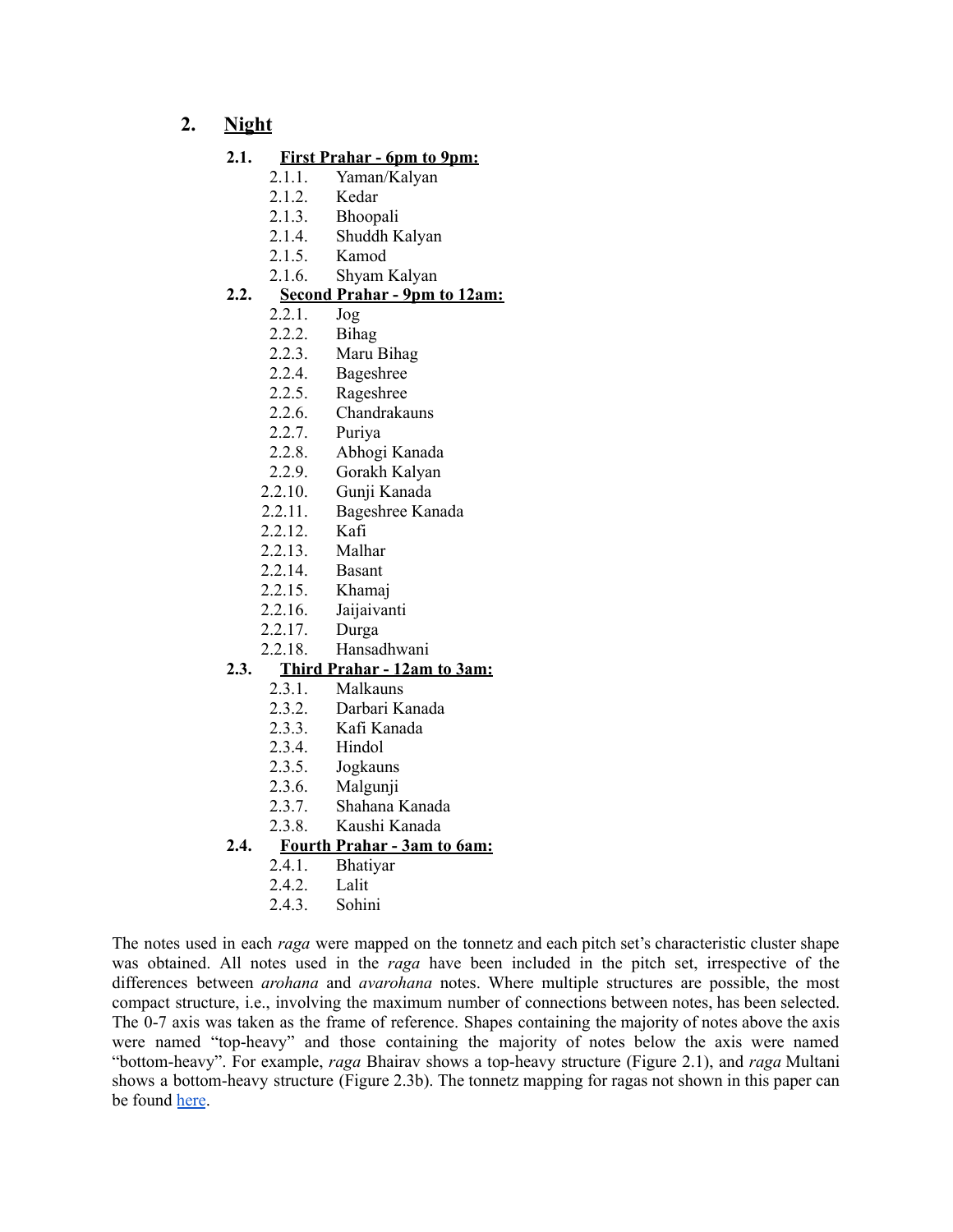

2.3b Multani (3rd Prahar) 2.4 Marwa (4<sup>th</sup> Prahar)



**Figure 2: Daytime Ragas Mapped to Tonnetz**



3.2 Durga (2<sup>nd</sup> Prahar)



3.3 Darbari Kanada (3rd Prahar)

3.4 Bhatiyar (4th Prahar)





**Figure 3: Night Time Ragas Mapped to Tonnetz**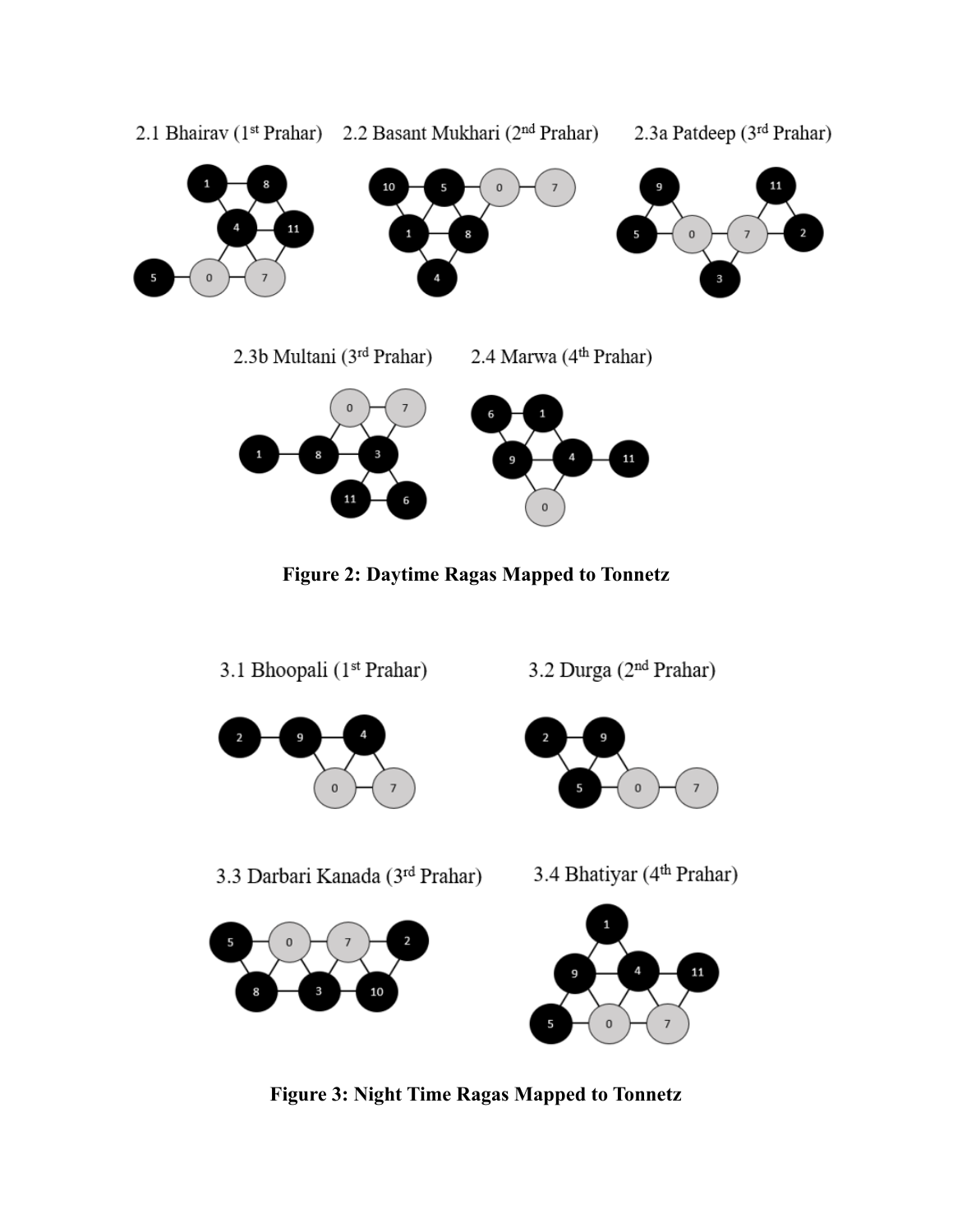## **3. Observations:**

#### **Table 1**

| Time  | Total Number of Top-Heavy<br>Ragas | Total Number of Bottom-Heavy<br>Ragas | <b>Total Number of Neutral</b><br>Ragas |
|-------|------------------------------------|---------------------------------------|-----------------------------------------|
| Day   |                                    |                                       |                                         |
| Night |                                    | 14                                    |                                         |

#### **Table 2**

| Prahar of Day   | Number of Top-Heavy<br>Ragas | Number of Bottom-Heavy Ragas | Number of Neutral Ragas |
|-----------------|------------------------------|------------------------------|-------------------------|
| 1st $(6am-9am)$ | O                            |                              |                         |
| $2nd(9am-12pm)$ |                              |                              |                         |
| $3rd(12pm-3pm)$ | 4                            |                              | -                       |
| $4th$ (3pm-6pm) |                              |                              |                         |

#### **Table 3**

| Prahar of Night | Number of Top-Heavy Ragas | Number of Bottom-Heavy<br>Ragas | Number of Neutral Ragas |
|-----------------|---------------------------|---------------------------------|-------------------------|
| $1st(6pm-9pm)$  | b                         | 0                               |                         |
| $2nd(9pm-12am)$ |                           |                                 |                         |
| $3rd(12am-3am)$ |                           | 6                               |                         |
| $4th$ (3am-6am) |                           |                                 |                         |

- 1. Two *raga*s (Charukeshi and Purvi) had equally top-heavy and bottom-heavy structures, as a result of which they have been referred to as "neutral" *raga*s. All other *raga*s displayed either top or bottom-heavy structures.
- 2. It was observed that a striking number of *raga*s associated with the times of transition between day and night (6am-9am and 6pm-9pm) showed top-heavy structures (Tables 2 and 3). Perhaps this is connected to the fact that sunrise and sunset, which are transition times, have been culturally associated with deeper emotions, as innumerable works of literature, music, and art describe dawn and dusk. Moreover, the last prahar of both day and night showed top-heavy structures as well. In total, 3pm-9pm has 8 top-heavy and 0 bottom-heavy *raga*s, and 3am-9am has 8 top-heavy *raga*s and 3 bottom-heavy *raga*s.
- 3. The times in between transitions slightly tended towards the bottom-heavy structure: the second prahar of day (9am-12pm) showed a bottom-heavy trend (7 bottom-heavy and 3 top-heavy structures), as did the third prahar of night (12am-3am; 6 bottom-heavy and 2 top-heavy structures).